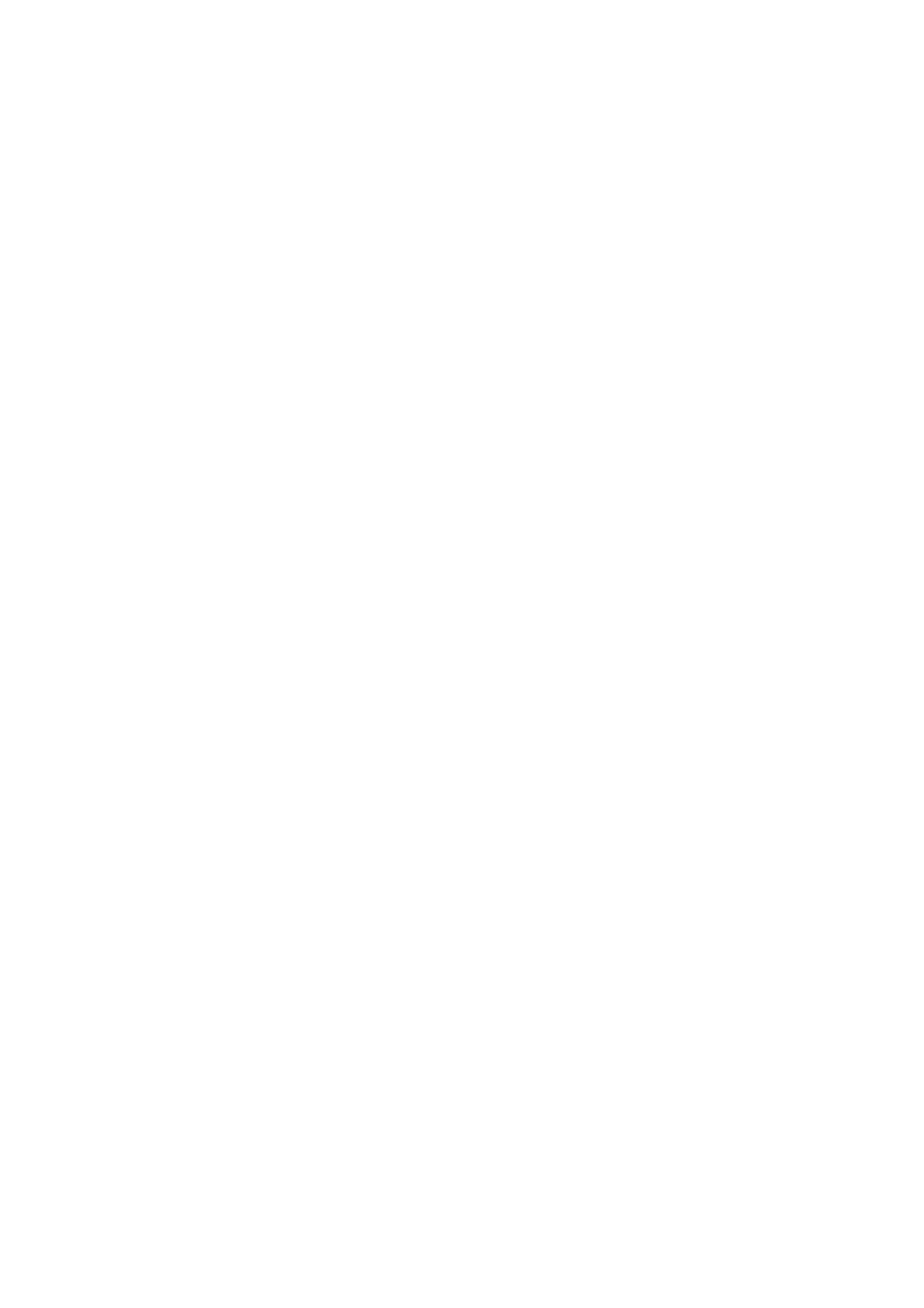## **Table of contents**

| EUROPattern Microscope Live: Autoimmune diagnostics |
|-----------------------------------------------------|
|                                                     |
|                                                     |
|                                                     |
|                                                     |
|                                                     |
|                                                     |
|                                                     |
|                                                     |
|                                                     |
|                                                     |
|                                                     |
|                                                     |
|                                                     |
|                                                     |
|                                                     |
|                                                     |
|                                                     |
|                                                     |
|                                                     |
|                                                     |
|                                                     |
|                                                     |
|                                                     |
|                                                     |
|                                                     |
|                                                     |
|                                                     |
|                                                     |
|                                                     |
|                                                     |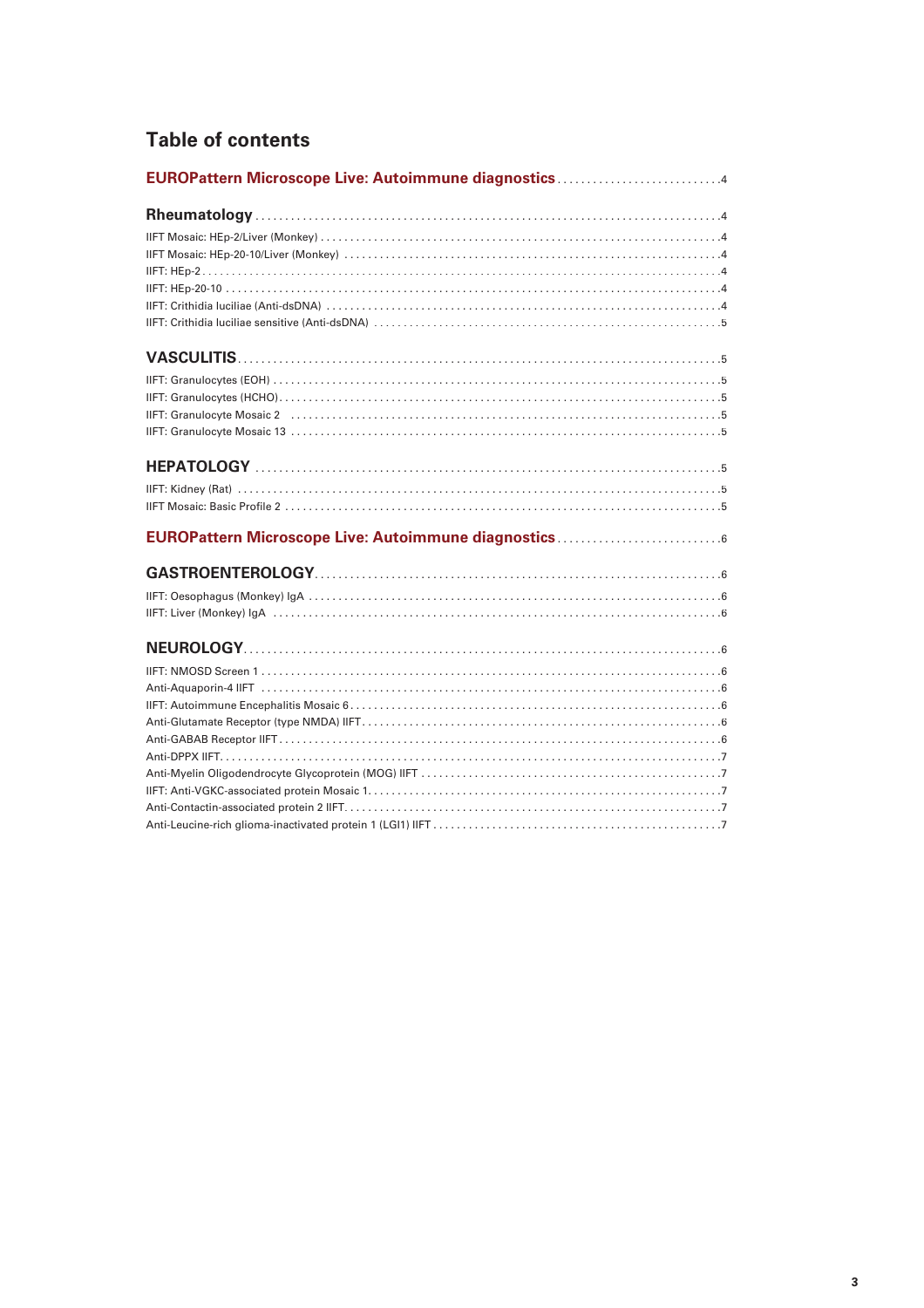

Medizinische Labordiagnostika A G



| <b>EUROPattern Microscope Live: Autoimmune diagnostics</b>                                                                                                            |                                                                                        |                                                                        |          |                                  |                              |
|-----------------------------------------------------------------------------------------------------------------------------------------------------------------------|----------------------------------------------------------------------------------------|------------------------------------------------------------------------|----------|----------------------------------|------------------------------|
| Order no.                                                                                                                                                             | <b>Product</b><br>· parameter                                                          | <b>Substrate (species)</b>                                             | Ig class | Automated<br>evaluation          | No. of<br>images             |
| <b>RHEUMATOLOGY</b>                                                                                                                                                   |                                                                                        |                                                                        |          |                                  |                              |
| FA 1510-1005-1<br>FA 1510-1010-1<br>FA 1510-2005-11<br>FA 1510-2010-11<br>FA 1510-5010-1<br>FA 1510-0010-11                                                           | <b>IIFT Mosaic: HEp-2/Liver (Monkey)</b><br>· cell nuclei (ANA)<br>· cell nuclei (ANA) | 2 BIOCHIPs per field:<br>• HEp-2 cells (human)<br>· liver (monkey)     | IgG      | $\ddot{}$                        | $\mathbf{1}$<br>$\mathbf{1}$ |
| FA 1510-12010-12<br>FA 1512-1003-1<br>FA 1512-1005-1<br>FA 1512-1010-1<br>FA 1512-2005-11<br>FA 1512-2010-11<br>FA 1512-5010-1<br>FA 1512-0010-11<br>FA 1512-12010-12 | IIFT Mosaic: HEp-20-10/Liver (Monkey)<br>· cell nuclei (ANA)<br>· cell nuclei (ANA)    | 2 BIOCHIPs per field:<br>• HEp-20-10 cells (human)<br>· liver (monkey) | IgG      | $\ddot{}$                        | $\mathbf{1}$<br>$\mathbf{1}$ |
| FA 1520-1005<br>FA 1520-1010<br>FA 1520-20051<br>FA 1520-20101<br>FA 1520-5010<br>FA 1520-00101<br>FA 1520-12010 <sup>2</sup>                                         | IIFT: HEp-2<br>· cell nuclei (ANA)                                                     | 1 BIOCHIP per field:<br>• HEp-2 cells (human)                          | lgG      | $\begin{array}{c} + \end{array}$ | $\mathbf{1}$                 |
| FA 1522-1005<br>FA 1522-1010<br>FA 1522-20051<br>FA 1522-20101<br>FA 1522-5010<br>FA 1522-00101                                                                       | <b>IIFT: HEp-20-10</b><br>· cell nuclei (ANA)                                          | 1 BIOCHIP per field:<br>• HEp-20-10 cells (human)                      | lgG      | $\begin{array}{c} + \end{array}$ | $\mathbf{1}$                 |
| FA 1572-1003<br>FA 1572-1005<br>FA 1572-1010<br>FA 1572-2005 <sup>1</sup><br>FA 1572-20101                                                                            | IIFT: Crithidia Iuciliae (Anti-dsDNA)<br>$\bullet$ dsDNA                               | 1 BIOCHIP per field:<br>· flagellates (Crithidia luciliae)             | IgG      | $\ddot{}$                        | $\mathbf{1}$                 |

<sup>1</sup>Test kit formats optimised with respect to reagent volume and bottle format for automated processing using the IF Sprinter/Sprinter XL 2 Test kit formats optimised with respect to reagent volume and bottle format for automated processing using the EUROLabWorkstation IFA EOH: ethanol-fixed; HCHO: formalin-fixed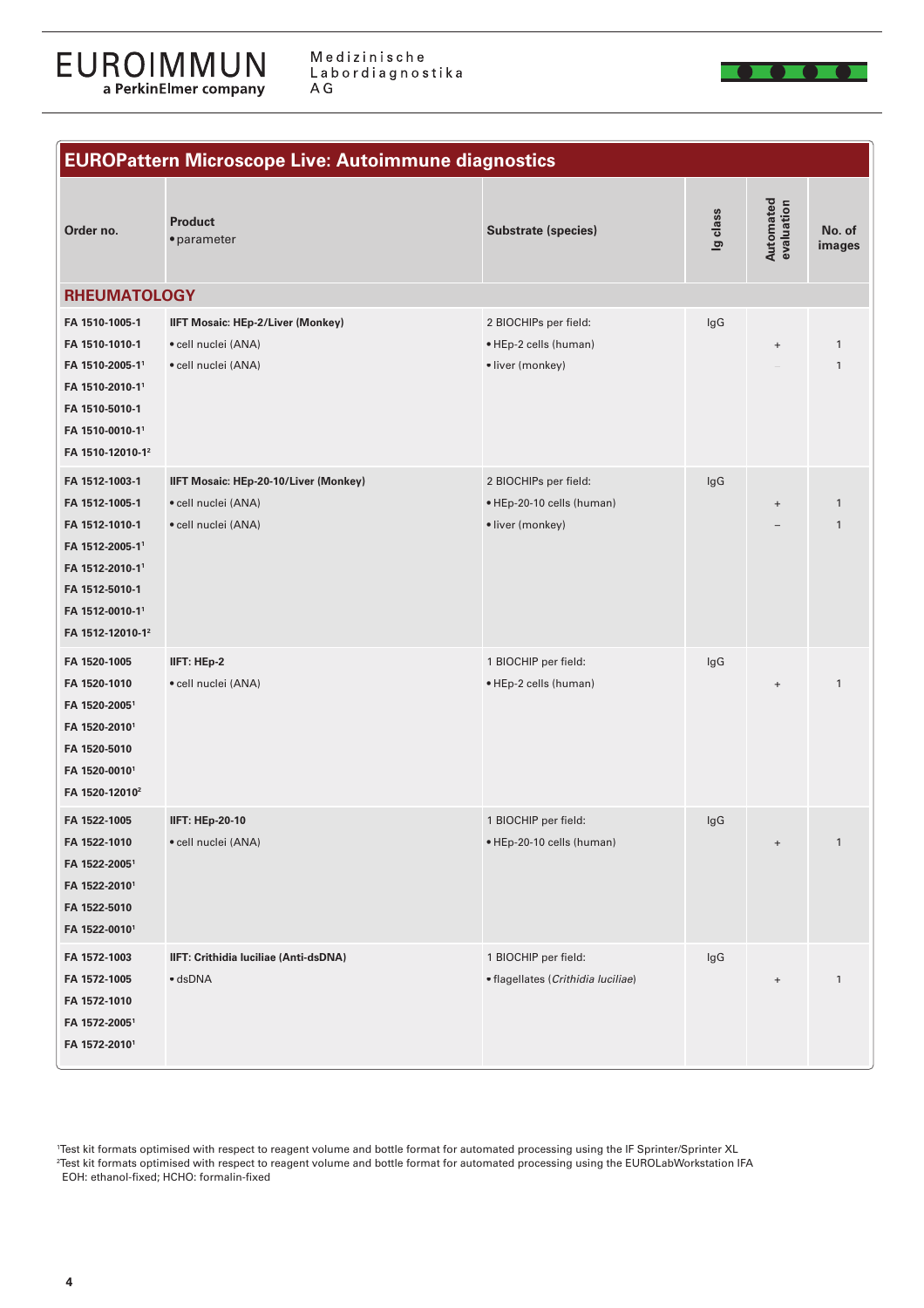Medizinische Labordiagnostika  $\mathsf{A}\mathop{\mathsf{G}}$ 



| <b>EUROPattern Microscope Live: Autoimmune diagnostics</b>                                                                     |                                                                                                                         |                                                                                                                        |                                  |                                  |                         |
|--------------------------------------------------------------------------------------------------------------------------------|-------------------------------------------------------------------------------------------------------------------------|------------------------------------------------------------------------------------------------------------------------|----------------------------------|----------------------------------|-------------------------|
| Order no.                                                                                                                      | <b>Product</b><br>• parameter                                                                                           | <b>Substrate (species)</b>                                                                                             | Ig class                         | Automated<br>evaluation          | No. of<br>images        |
| FA 1572-1005-1<br>FA 1572-1010-1<br>FA 1572-2005-11<br>FA 1572-2010-11                                                         | IIFT: Crithidia luciliae sensitive (Anti-dsDNA)<br>· dsDNA (sensitive)                                                  | 1 BIOCHIP per field:<br>· flagellates (Crithidia luciliae)                                                             | lgG                              | $\begin{array}{c} + \end{array}$ | $\mathbf{1}$            |
| <b>VASCULITIS</b>                                                                                                              |                                                                                                                         |                                                                                                                        |                                  |                                  |                         |
| FA 1200-1005<br>FA 1200-1010<br>FA 1200-2005 <sup>1</sup><br>FA 1200-18010 <sup>2</sup>                                        | <b>IIFT: Granulocytes (EOH)</b><br>• cANCA, pANCA, GS-ANA                                                               | 1 BIOCHIP per field:<br>• granulocytes EOH (human)                                                                     | lgG                              | $^{+}$                           | $\mathbf{1}$            |
| FA 1201-1005<br>FA 1201-1010                                                                                                   | <b>IIFT: Granulocytes (HCHO)</b><br>• cANCA, MPO                                                                        | 1 BIOCHIP per field:<br>• granulocytes HCHO (human)                                                                    | lgG                              |                                  | $\mathbf{1}$            |
| FA 1201-1003-2<br>FA 1201-1005-2<br>FA 1201-1010-2<br>FA 1201-2005-21<br>FA 1201-2010-21                                       | <b>IIFT: Granulocyte Mosaic 2</b><br>• cANCA, pANCA, GS-ANA<br>• cANCA, MPO                                             | 2 BIOCHIPs per field:<br>• granulocytes EOH (human)<br>• granulocytes HCHO (human)                                     | lgG                              | $^{+}$                           | $\mathbf{1}$<br>1       |
| FA 1201-1003-13<br>FA 1201-1005-13<br>FA 1201-1010-13<br>FA 1201-2005-131<br>FA 1201-2010-131<br>FA 1201-12010-13 <sup>2</sup> | <b>IIFT: Granulocyte Mosaic 13</b><br>• cANCA, pANCA, GS-ANA<br>· cANCA, MPO<br>• cell nuclei (ANA), cANCA, pANCA       | 3 BIOCHIPs per field:<br>• granulocytes EOH (human)<br>• granulocytes HCHO (human)<br>• HEp-2+granulocytes EOH (human) | lgG                              | $^{+}$<br>$^{+}$                 | 1<br>$\mathbf{1}$<br>1  |
| <b>HEPATOLOGY</b>                                                                                                              |                                                                                                                         |                                                                                                                        |                                  |                                  |                         |
| FA 1620-1003<br>FA 1620-1005<br>FA 1620-1010<br>FA 1620-20051<br>FA 1620-2010 <sup>1</sup>                                     | <b>IIFT: Kidney (Rat)</b><br>· mitochondria (AMA)                                                                       | 2 BIOCHIPs per field:<br>• kidney (rat)                                                                                | $\mathsf{I}\mathsf{g}\mathsf{G}$ | $\, +$                           | 4                       |
| FA 1800-1003-2<br>FA 1800-1005-2<br>FA 1800-1010-2<br>FA 1800-2005-21<br>FA 1800-2010-21<br>FA 1800-12010-2 <sup>2</sup>       | <b>IIFT Mosaic: Basic Profile 2</b><br>• cell nuclei (ANA), LKM<br>· mitochondria (AMA), LKM<br>• smooth muscles (ASMA) | 3 BIOCHIPs per field:<br>· liver (rat)<br>• kidney (rat)<br>• stomach (rat)                                            | IgG                              | $^{+}$<br>$^{+}$                 | $\mathbf{1}$<br>4<br>16 |

1 Test kit formats optimised with respect to reagent volume and bottle format for automated processing using the IF Sprinter/Sprinter XL 2 Test kit formats optimised with respect to reagent volume and bottle format for automated processing using the EUROLabWorkstation IFA EOH: ethanol-fixed; HCHO: formalin-fixed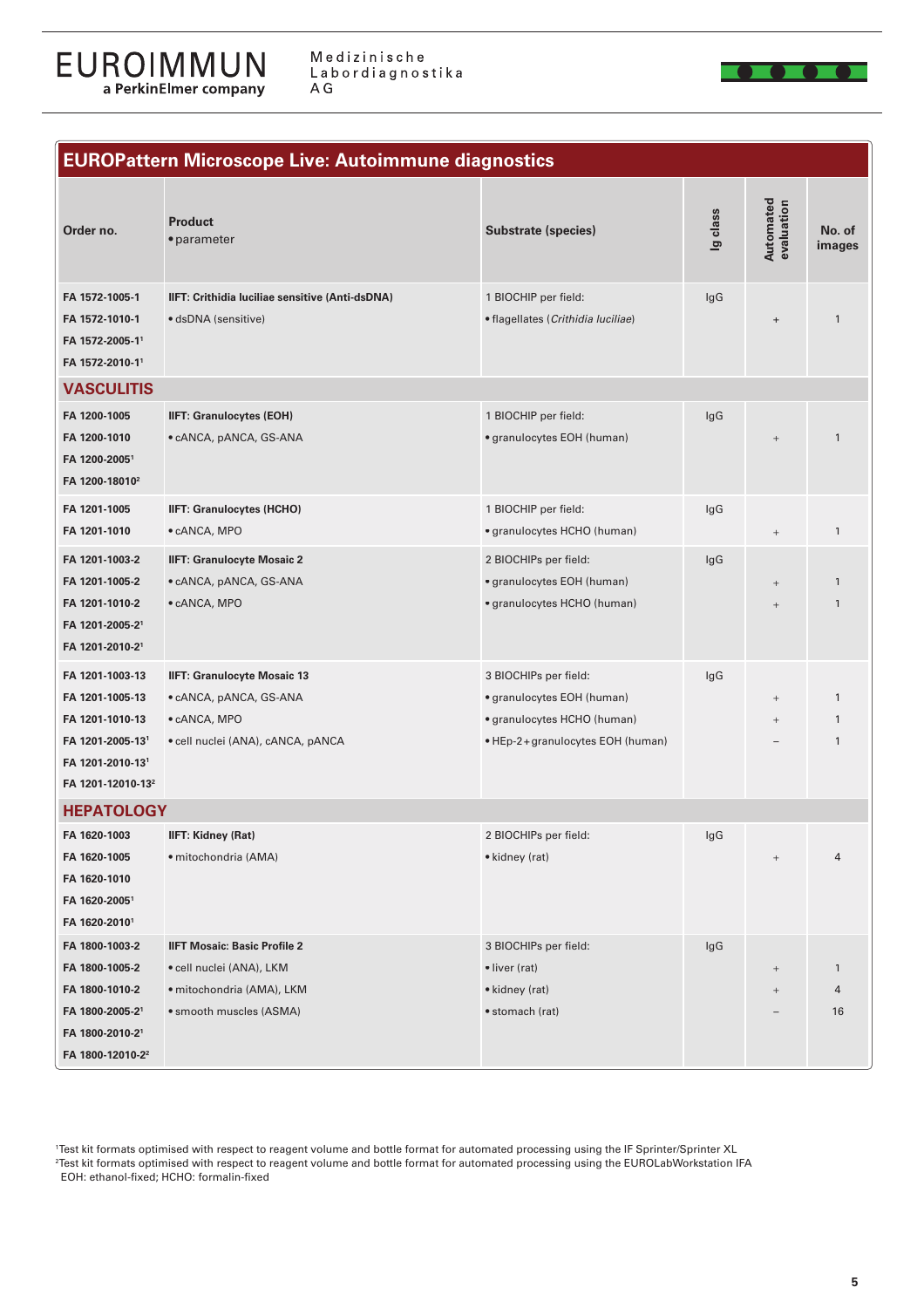

Medizinische Labordiagnostika  $\mathsf{A}\mathop{\mathsf{G}}$ 



| <b>EUROPattern Microscope Live: Autoimmune diagnostics</b>                                                                                      |                                                                                                                                                                                                                                                                                                                       |                                                                                                                                                                                                           |          |                         |                                                                   |
|-------------------------------------------------------------------------------------------------------------------------------------------------|-----------------------------------------------------------------------------------------------------------------------------------------------------------------------------------------------------------------------------------------------------------------------------------------------------------------------|-----------------------------------------------------------------------------------------------------------------------------------------------------------------------------------------------------------|----------|-------------------------|-------------------------------------------------------------------|
| Order no.                                                                                                                                       | <b>Product</b><br>• parameter                                                                                                                                                                                                                                                                                         | <b>Substrate (species)</b>                                                                                                                                                                                | Ig class | Automated<br>evaluation | No. of<br>images                                                  |
| <b>GASTROENTEROLOGY</b>                                                                                                                         |                                                                                                                                                                                                                                                                                                                       |                                                                                                                                                                                                           |          |                         |                                                                   |
| FA 1911-1003 A<br>FA 1911-1005 A<br>FA 1911-1010 A<br>FA 1911-2005 A <sup>1</sup><br>FA 1911-2010 A <sup>1</sup><br>FA 1911-0010 A <sup>1</sup> | <b>IIFT: Oesophagus (Monkey) IgA</b><br>• endomysium (EmA)                                                                                                                                                                                                                                                            | 1 BIOCHIP per field:<br>• oesophagus (monkey)                                                                                                                                                             | lgA      |                         | 16                                                                |
| FA 1914-1005 A<br>FA 1914-1010 A<br>FA 1914-2005 A <sup>1</sup><br>FA 1914-2010 A <sup>1</sup><br>FA 1914-12010 A <sup>2</sup>                  | <b>IIFT: Liver (Monkey) IgA</b><br>• endomysium (EmA)                                                                                                                                                                                                                                                                 | 1 BIOCHIP per field:<br>· liver (monkey)                                                                                                                                                                  | lgA      |                         | 4                                                                 |
| <b>NEUROLOGY</b>                                                                                                                                |                                                                                                                                                                                                                                                                                                                       |                                                                                                                                                                                                           |          |                         |                                                                   |
| FA 1128-1005-1<br>FA 1128-1010-1                                                                                                                | <b>IIFT: NMOSD Screen 1</b><br>· aquaporin-4<br>· myelin oligodendrocyte glycoprotein (MOG)                                                                                                                                                                                                                           | 3 BIOCHIPs per field:<br>• transfected cells (EU90)<br>• transfected cells (EU90)<br>• control transfection (EU 90)                                                                                       | lgG      |                         | $\mathbf{1}$<br>$\mathbf{1}$<br>1                                 |
| FA 1128-1003-50<br>FA 1128-1005-50<br>FA 1128-1010-50                                                                                           | Anti-Aquaporin-4 IIFT<br>· aquaporin-4                                                                                                                                                                                                                                                                                | 2 BIOCHIPs per field:<br>• transfected cells (EU90)<br>• control transfection (EU 90)                                                                                                                     | lgG      |                         | $\mathbf{1}$<br>1                                                 |
| FA 112d-1003-6<br>FA 112d-1005-6<br>FA 112d-1010-6                                                                                              | IIFT: Autoimmune Encephalitis Mosaic 6<br>· glutamate receptor (type NMDA)<br>• glutamate receptor (type AMPA1/2)<br>· contactin-associated protein 2 (CASPR2)<br>· dipeptidyl aminopeptidase-like protein 6 (DPPX)<br>• leucine-rich glioma-inactivated protein 1 (LGI1)<br>• GABA <sub>B</sub> receptor (GABARB1/2) | 6 BIOCHIPs per field:<br>• transfected cells (EU90)<br>• transfected cells (EU90)<br>• transfected cells (EU90)<br>• transfected cells (EU90)<br>• transfected cells (EU90)<br>• transfected cells (EU90) | IgG      |                         | $\mathbf{1}$<br>$\mathbf{1}$<br>1<br>$\mathbf{1}$<br>$\mathbf{1}$ |
| FA 112d-1003-51<br>FA 112d-1005-51<br>FA 112d-1010-51                                                                                           | Anti-Glutamate Receptor (type NMDA) IIFT<br>· glutamate receptor (type NMDA)                                                                                                                                                                                                                                          | 2 BIOCHIPs per field:<br>• transfected cells (EU90)<br>• control transfection (EU 90)                                                                                                                     | IgG      |                         | 1<br>1                                                            |
| FA 112l-1003-50<br>FA 112l-1005-50                                                                                                              | <b>Anti-GABAB Receptor IIFT</b><br>• GABA <sub>R</sub> receptor (GABARB1/B2)                                                                                                                                                                                                                                          | 2 BIOCHIPs per field:<br>• transfected cells (EU90)<br>• control transfection (EU 90)                                                                                                                     | IgG      |                         | 1<br>1                                                            |

Test kit formats optimised with respect to reagent volume and bottle format for automated processing using the IF Sprinter/Sprinter XL<br>Test kit formats optimised with respect to reagent volume and bottle format for automat EOH: ethanol-fixed; HCHO: formalin-fixed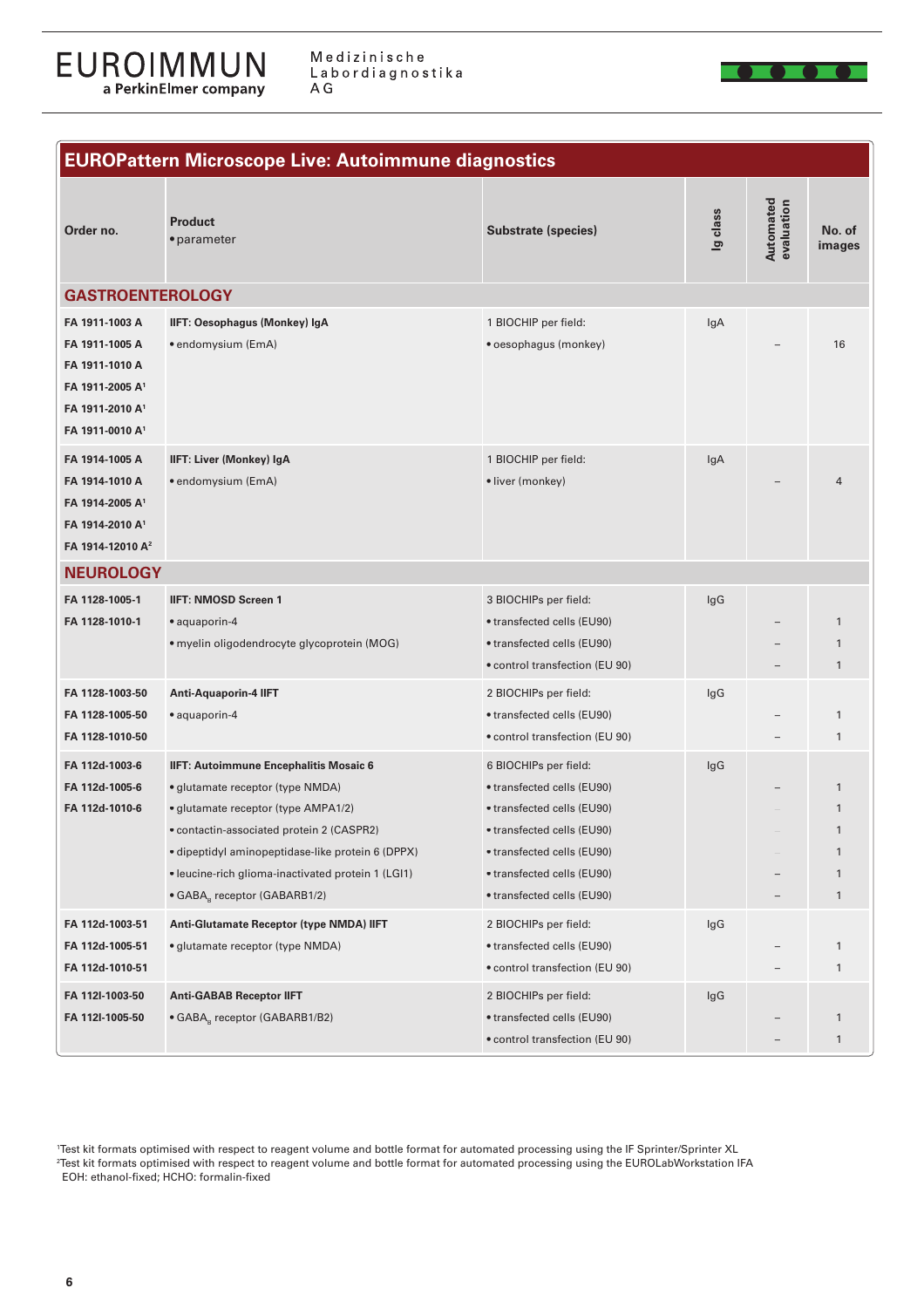

| <b>EUROPattern Microscope Live: Autoimmune diagnostics</b> |                                                            |                                                              |          |                         |                              |
|------------------------------------------------------------|------------------------------------------------------------|--------------------------------------------------------------|----------|-------------------------|------------------------------|
| Order no.                                                  | <b>Product</b><br>• parameter                              | <b>Substrate (species)</b>                                   | Ig class | Automated<br>evaluation | No. of<br>images             |
| FA 112m-1003-50                                            | <b>Anti-DPPX IIFT</b>                                      | 2 BIOCHIPs per field:                                        | lgG      |                         |                              |
| FA 112m-1005-50                                            | · dipeptidyl aminopeptidase-like protein 6 (DPPX)          | • transfected cells (EU90)<br>• control transfection (EU 90) |          |                         | $\mathbf{1}$<br>$\mathbf{1}$ |
| FA 1156-1003-50                                            | Anti-Myelin Oligodendrocyte Glycoprotein (MOG) IIFT        | 2 BIOCHIPs per field:                                        | lgG      |                         |                              |
| FA 1156-1005-50                                            | · myelin oligodendrocyte glycoprotein (MOG)                | • transfected cells (EU90)                                   |          |                         | $\mathbf{1}$                 |
| FA 1156-1010-50                                            |                                                            | • control transfection (EU 90)                               |          |                         | $\mathbf{1}$                 |
| FA 1439-1003-1                                             | IIFT: Anti-VGKC-associated protein Mosaic 1                | 3 BIOCHIPs per field:                                        | lgG      |                         |                              |
| FA 1439-1005-1                                             | • leucine-rich glioma-inact. prot. 1 (LGI1)                | • transfected cells (EU90)                                   |          |                         | $\mathbf{1}$                 |
|                                                            | • contactin-associated protein 2 (CASPR2)                  | • transfected cells (EU90)                                   |          |                         |                              |
|                                                            |                                                            | • control transfection (EU 90)                               |          |                         | $\mathbf{1}$                 |
| FA 1439-1005-50                                            | Anti-Contactin-associated protein 2 IIFT                   | 2 BIOCHIPs per field:                                        | lgG      |                         |                              |
|                                                            | • contactin-associated protein 2 (CASPR2)                  | • transfected cells (EU90)                                   |          |                         | $\mathbf{1}$                 |
|                                                            |                                                            | • control transfection (EU 90)                               |          |                         |                              |
| FA 1439-1005-51                                            | Anti-Leucine-rich glioma-inactivated protein 1 (LGI1) IIFT | 2 BIOCHIPs per field:                                        | lgG      |                         |                              |
|                                                            | • leucine-rich glioma-inactivated protein 1 (LGI1)         | • transfected cells (EU90)<br>• control transfection (EU 90) |          |                         | $\mathbf{1}$<br>$\mathbf{1}$ |
|                                                            |                                                            |                                                              |          |                         |                              |

Test kit formats optimised with respect to reagent volume and bottle format for automated processing using the IF Sprinter/Sprinter XL<br>Test kit formats optimised with respect to reagent volume and bottle format for automat EOH: ethanol-fixed; HCHO: formalin-fixed